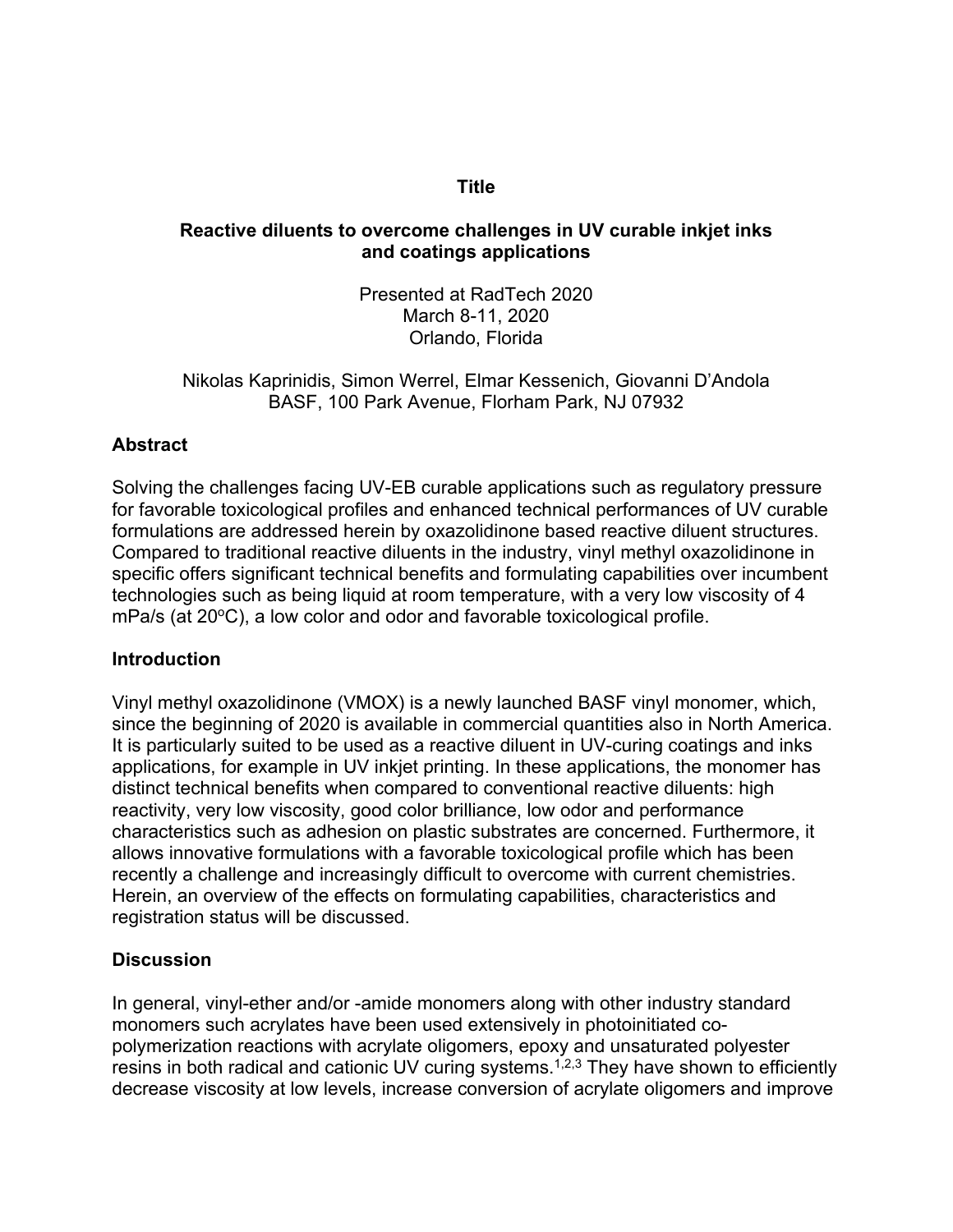performance properties of the cured system such as adhesion, shrinkage, flexibility, scratch, thermal and chemical resistance.

In recent years, current technologies such as N-vinyl pyrrolidone (NVP) and N-vinyl caprolactam (NVC), although technically well performing and competent, they have come under regulatory scrutiny and are in danger of being phased out due to restrictions, reassessment and potential reclassification. As an example, in Europe, EuPIA (European Printing Ink Associations) has banned products with mutagenic or carcinogenic profile like NVP in all printing formulations and NVC is following the same route. Thus, both regulatory pressure and the need for materials which are readily available and easily handled in formulations at the same time have created a substantial hurdle for the industry players to overcome. Our new monomer vinyl methyl oxazolidinone is particularly suited to solve these challenges.

VMOX in its physical state, has a melting point of 20°C and is liquid at room temperature without the need of melting equipment, reducing costs and thus enabling easier handling of the monomer. In contrast for example, NVC is solid at room temperature and needs to be heated in order to be liquified and dosed into the formulations. Furthermore, with its very low viscosity (4 mPA\*s) imparts significant diluting effect while enabling high performance of UV ink formulations in which significant viscosity reductions are needed and are below of 10 mPA\*s.

In Figure 1 the viscosity effect of traditional reactive monomers such as NVC and acryloyl morpholine (ACMO) is compared to that of VMOX in typical formulations for inkjet inks, coatings and 3D printing respectively. The compositions are described in Table 1. The formulations with VMOX consistently show the viscosity reduction compared to other monomers and prove its excellent diluting power.



**Figure 1**: Viscosity Comparison

**Table 1**: Formulations/Compositions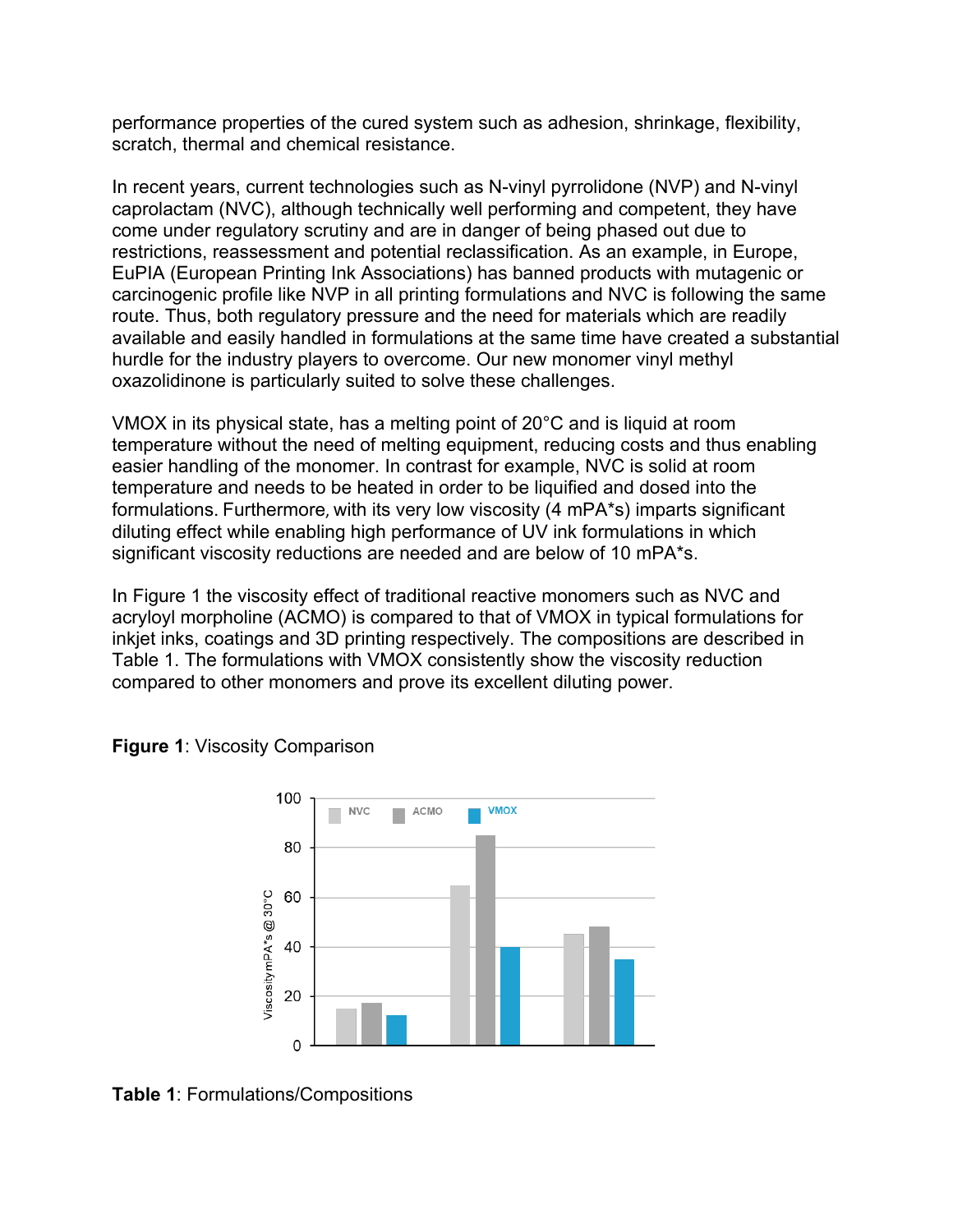| <b>Formulation</b> /<br><b>Composition</b> | Inkjet | Coating | <b>3D Printing</b> |  |
|--------------------------------------------|--------|---------|--------------------|--|
| Reactive Diluent                           | 34     | 60      | 30                 |  |
| Other monomers                             | 60     |         | 35                 |  |
| Oligomers/Resins/Cross-Linkers             |        | 39      | 20                 |  |
| Others (incl. Photo-Initiators)            |        |         | 15                 |  |

In terms of reactivity, the monomer shows a very high co-polymerisation reactivity with all state-of-the-art acrylate monomers (i.e. DPGDA, IBOA, TBCH, POEA, CTFA, etc.) and N-vinyl amides, and a high affinity for traditional acrylate oligomers being used in the industry. In Figure 2 the reactivity of VMOX is compared with standard technologies such as N-vinyl pyrrolidone (NVP), N-vinyl caprolactam (NVC) and acryloyl morpholine (ACMO). The reactivity was measured based on a standard protocol where ink formulations are cured on a belt which runs under a LED or Mercury lamp at a speed of 15m/min. Subsequently the number of runs to fully cure the formulation is determined and compared. Subsequently the number of runs to fully cure the formulation is determined. VMOX achieves very similar ratings (3) compared to other monomers.

#### **Figure 2**: Reactivity Comparison

|                                                  | NVC. |   | NVP ACMO VMOX |  |
|--------------------------------------------------|------|---|---------------|--|
| <b>Reactivity</b><br>(Exposure runs at 15 m/min) |      |   |               |  |
| LED Lamp                                         | З    | 3 | З             |  |
| Mercury Lamp                                     |      |   |               |  |

Another very critical technical performance characteristic of reactive diluents and UV formulations for printing applications is the adhesion to all common substrates. VMOX promotes excellent adhesion of the ink or coating. As shown in Figure 3, the adhesion of formulations containing VMOX, NVC and NVP is compared based on a standard peel test protocol. The ratings are determined with 0 peel being the best and 5 peel being the worst. Five peels were contacted on each entry and recorded for failure. VMOX based formulated inks displayed similar adhesive properties compared to NVC and NVP, even in lower concentrations compared to the other monomers listed in Figure 3.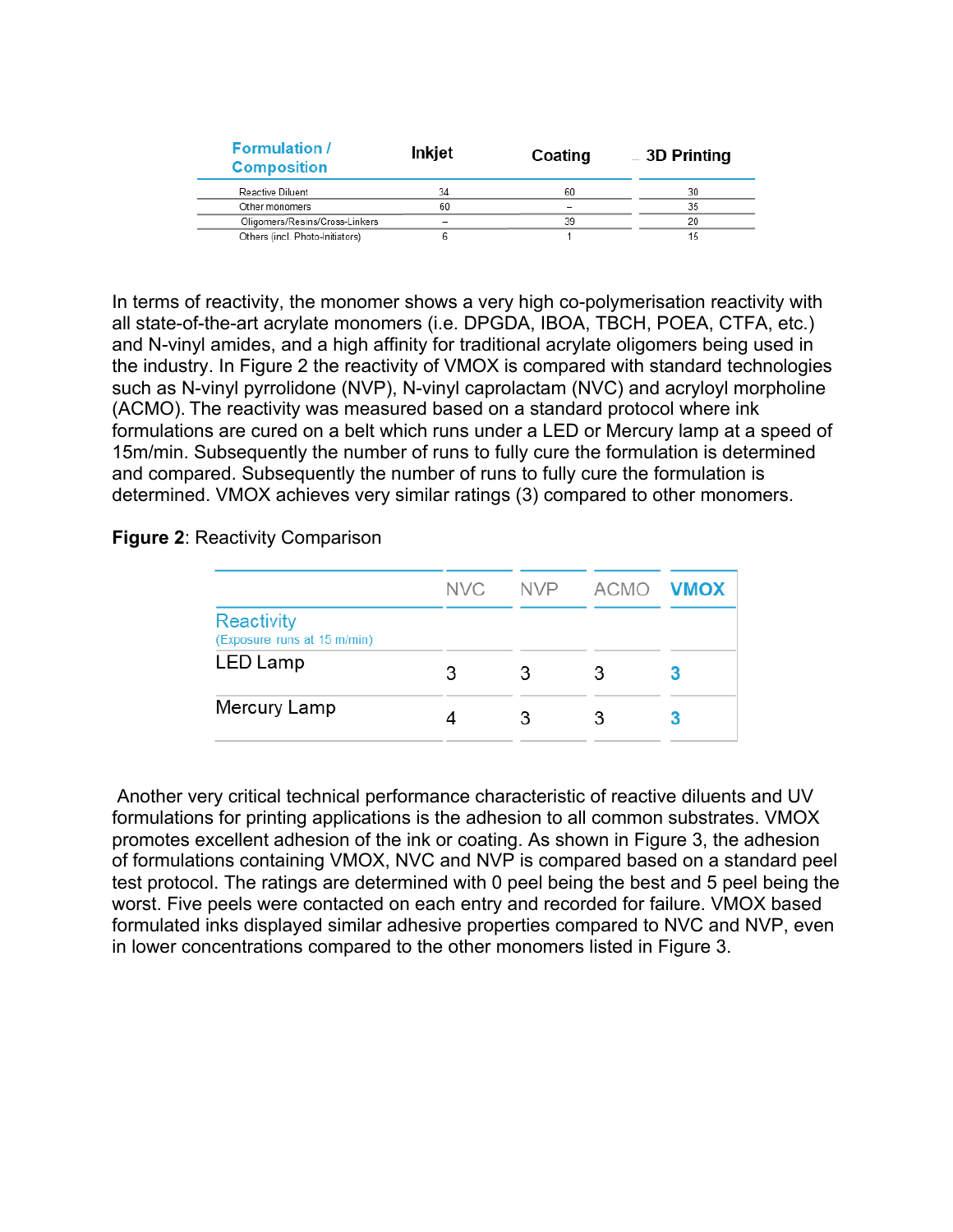| Adhesion (1d/3d)             | <b>NVC</b> | <b>NVP</b> | <b>ACMO</b> | <b>VMOX</b> |
|------------------------------|------------|------------|-------------|-------------|
| PE Foil (not Corona treated) | 0/0        | 0/0        | 0/0         | 0/0         |
| PP Foil (not Corona treated) | 0/0        | 0/0        | 0/0         | 0/0         |
| <b>PET Foil</b>              | 0/0        | 0/0        | 0/0         | 0/0         |
| <b>PVC Panel</b>             | 0/0        | 0/0        | 0/0         | 0/0         |
| <b>PA Panel</b>              | 0/0        | 5/5        | 5/5         | 0/5         |
| <b>PC</b> Panel              | 0/0        | 0/0        | 0/0         | 0/0         |
| <b>PS Panel</b>              | 0/5        | 0/0        | 0/0         | 0/0         |
| Glass                        | 5/5        | 5/5        | 0/5         | 0/5         |

#### **Figure 3**: Adhesion Comparison on Various Polymer Substrates

Yellowing and color related issues along with odor have been always a challenge to overcome in the discussed applications. Formulations containing NVP or NVC are prone to yellowing due to auto oxidation and decomposition. To that extent, NVP or NVC monomers are usually stabilized with various amines which tend to slow the yellowing, but not cause it to disappear. In Figure 4, a worst-case scenario example of VMOX, although exhibits the highest APHA color (>350) compared to NVC, NVP and ACMO results in the lowest color factor after curing. In clear lacquer formulations, it seems that the yellowing was lowered to comparable levels with the other monomers, while it also exhibited good color response (when it comes to higher vibrancy of printed or coated products, particularly when compared to NVC for white and clear coatings).

Another advantage of the monomer is the very low odor. Even after printing VMOXbased formulations are virtually odorless. To expand the scope beyond the use in UV inkjets, VMOX testing has demonstrated to be successful in UV coatings (as a reactive diluent and monomer), UV adhesives (as a reactive diluent and additive for adhesives) and 3D printing (as a photo-monomer) applications.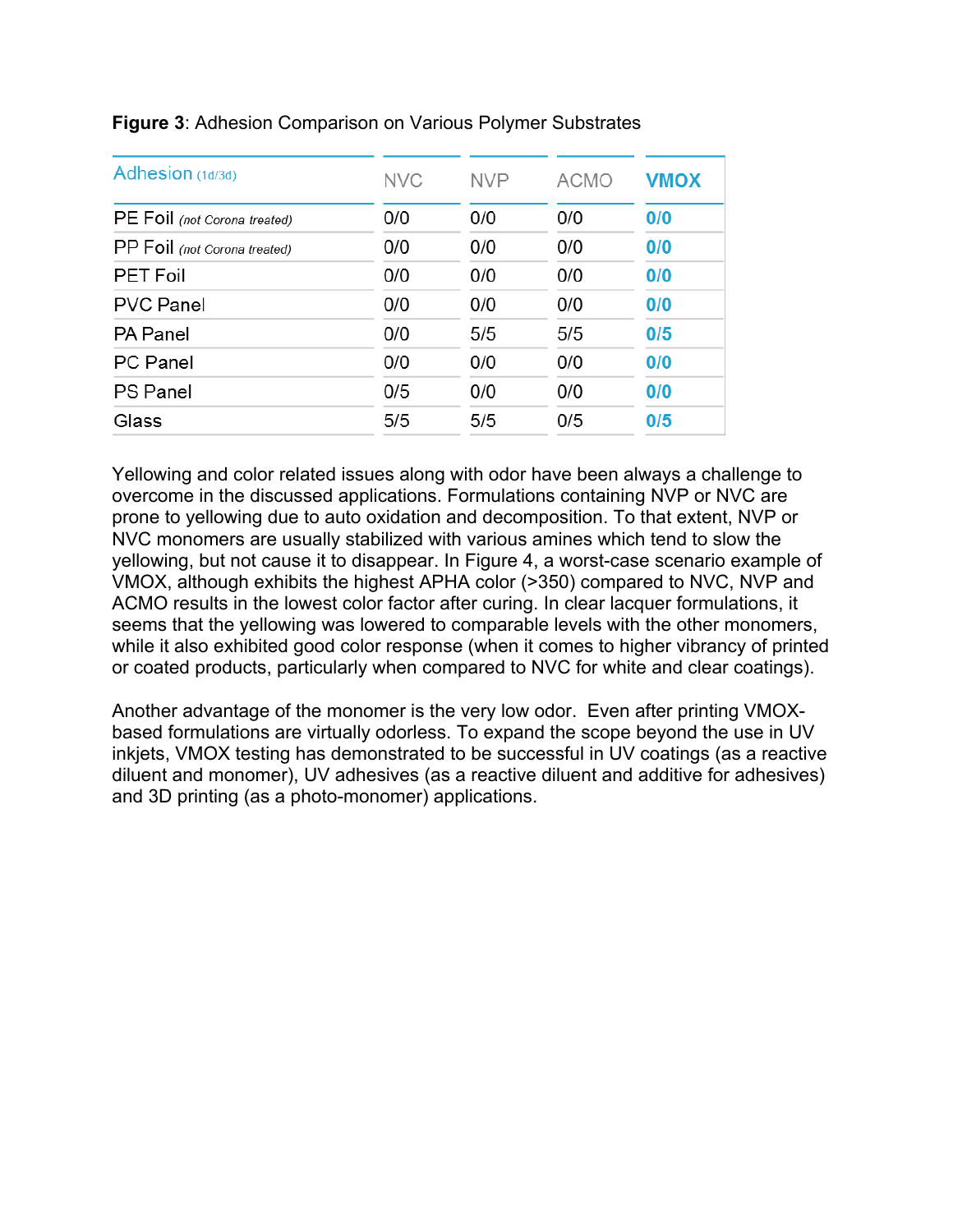## **Figure 4**: Color Comparison

| <b>NVC</b>       | <b>NVP</b>       | <b>ACMO</b>      | <b>VMOX</b>                    |
|------------------|------------------|------------------|--------------------------------|
| 68               | 35               | 304              | > 350<br>(worse case scenario) |
| 6,0              | 5.6              | 5,8              | 6,2                            |
| 92,15<br>$-3,35$ | 93,28<br>$-1,25$ | 93,07<br>$-0,66$ | 93,39<br>$-1,21$<br>0,55       |
|                  | 8,64             | 0,99             | 1,34                           |

VMOX is fully registered with REACH and recently listed in TSCA inventory in USA for use in UV printing inks and 3D printing applications. In contrast to commonly used reactive diluents, such as NVC, NVP and ACMO and in accordance with the classification of the European Chemicals Agency (ECHA), VMOX is not mandated to be labeled with the "Serious health hazard" and "Acute toxicity" warning labels. There was a very limited range of choices and virtually no technically comparable alternatives for those formulators whose formulations largely do without the use of products carrying the "Serious health hazard" and "Acute toxicity" warning labels. BASF has been able to meet this demand with this newly launched product. Figure 5 summarizes the pictograms and compares them to those of the above-mentioned monomers. Further registrations for countries such as Switzerland and the Philippines have already been published, while those for China and Japan are in in progress

# **Figure 5:** VMOX Structure and Pictograms



## **Conclusion**

With VMOX, we have added to the global industry's most comprehensive portfolio of functional vinyl monomers offered by BASF as an exceptional alternative that meets